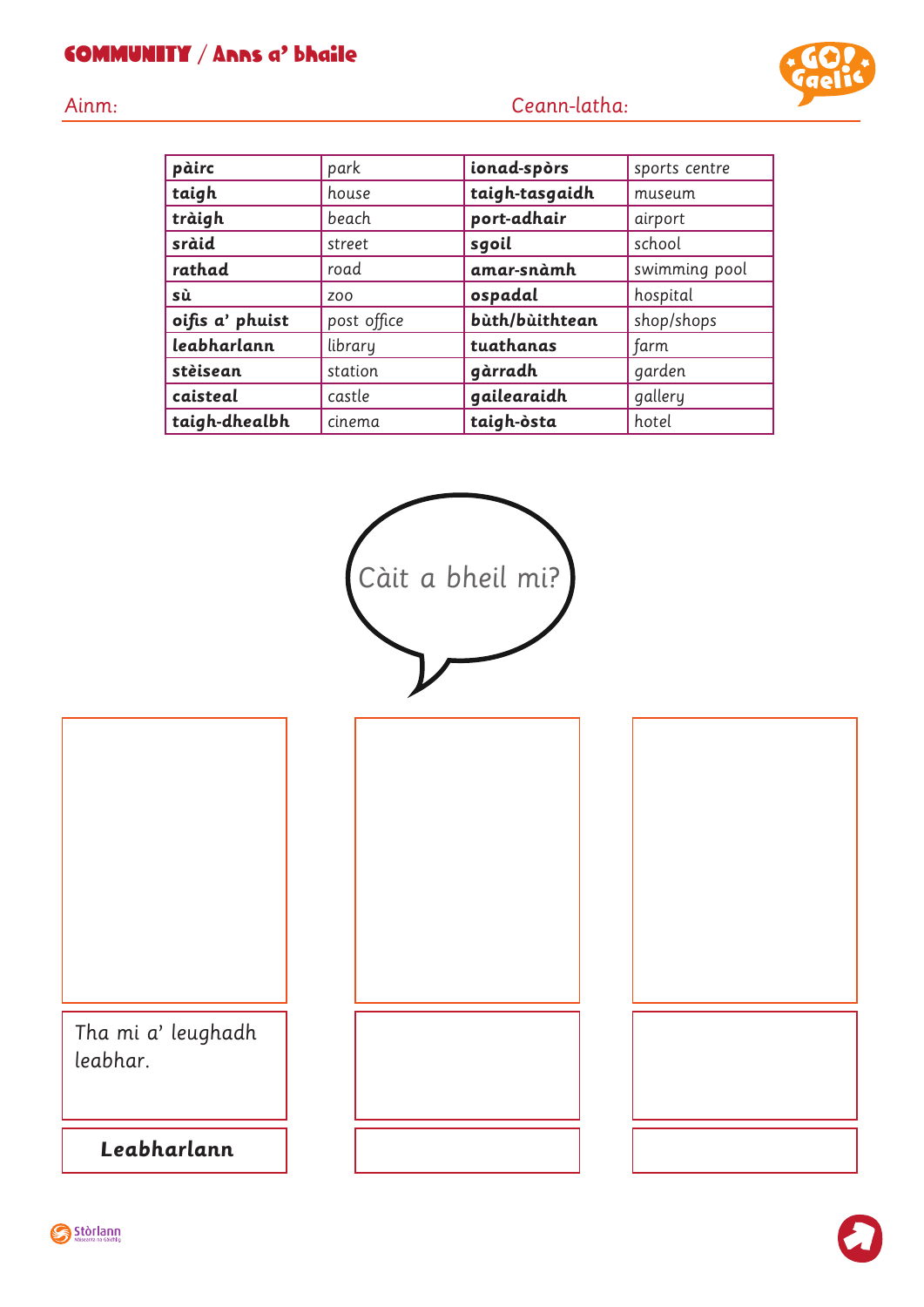COMMUNITY / Anns a' bhaile



Ainm: Ceann-latha:



**Plan and label your own village**



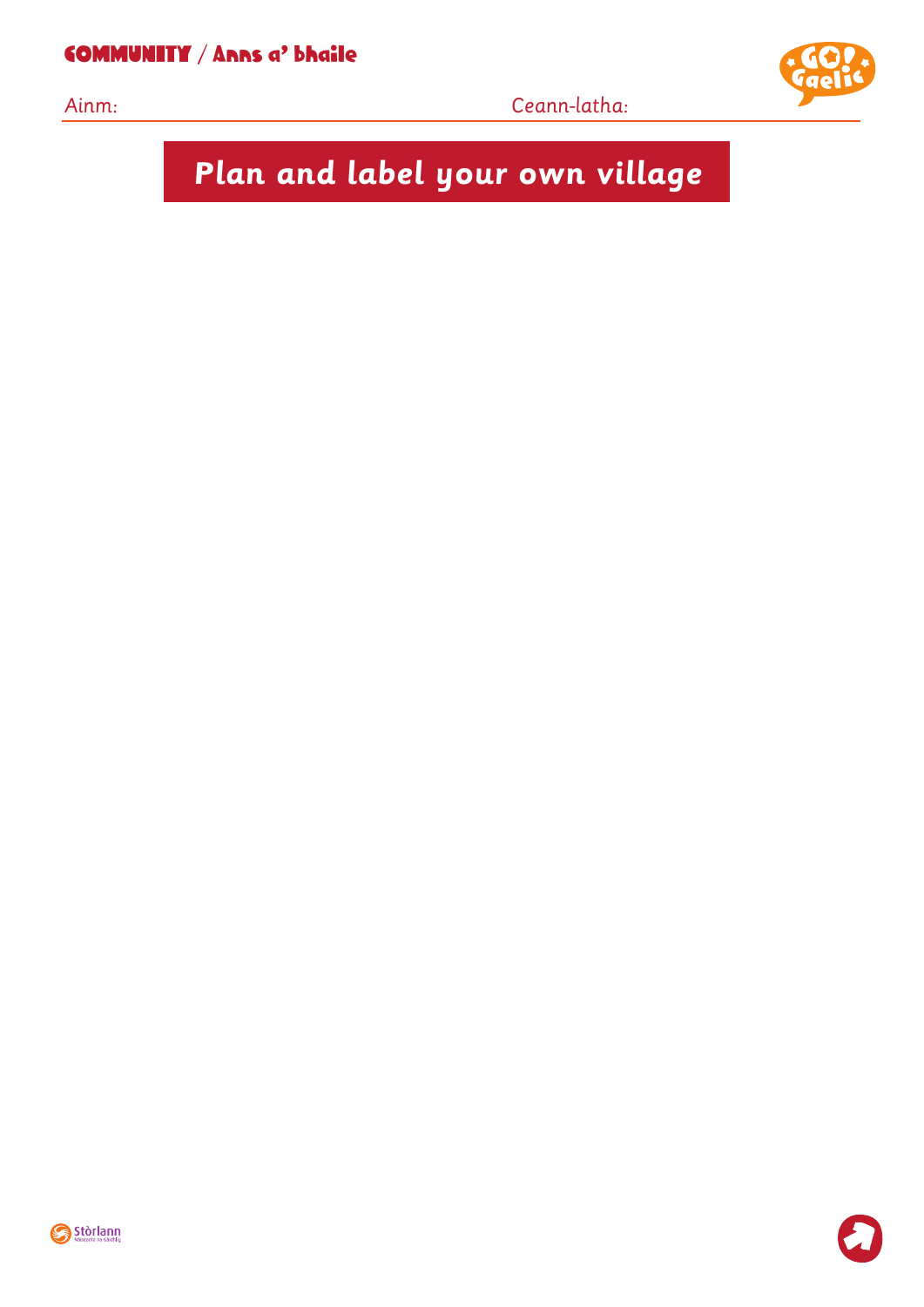## COMMUNITY / Anns a' bhaile



| Ainm:                                                                                    |                                                       | Ceann-latha:                      |                  |  |
|------------------------------------------------------------------------------------------|-------------------------------------------------------|-----------------------------------|------------------|--|
|                                                                                          | Bùth a' bhùidseir The butcher's shop Bùth a' bhèiceir |                                   | The baker's shop |  |
| Bùth an èisg                                                                             | The fish shop                                         | Bùth nam pàipearan The paper shop |                  |  |
| Bùth-ceimigeir                                                                           | Chemist                                               | Bùth nam brògan                   | The shoe shop    |  |
| <b>Cheannaich mi pàipear aig bùth nam pàipearan.</b> I bought a paper at the paper shop. |                                                       |                                   |                  |  |



**Diluain, cheannaich mi aig bùth nam pàipearan.** 

**Dimàirt, cheannaich mi** 

**Diciadain, cheannaich mi** 

**Diardaoin, cheannaich mi** 

**Dihaoine, cheannaich mi** 

## **MAIDS**

**Bùth an èisg**

**Bùth nam pàipearan**

**Bùth nam brògan**

**Bùth-ceimigeir**

**Bùth a' bhèiceir**